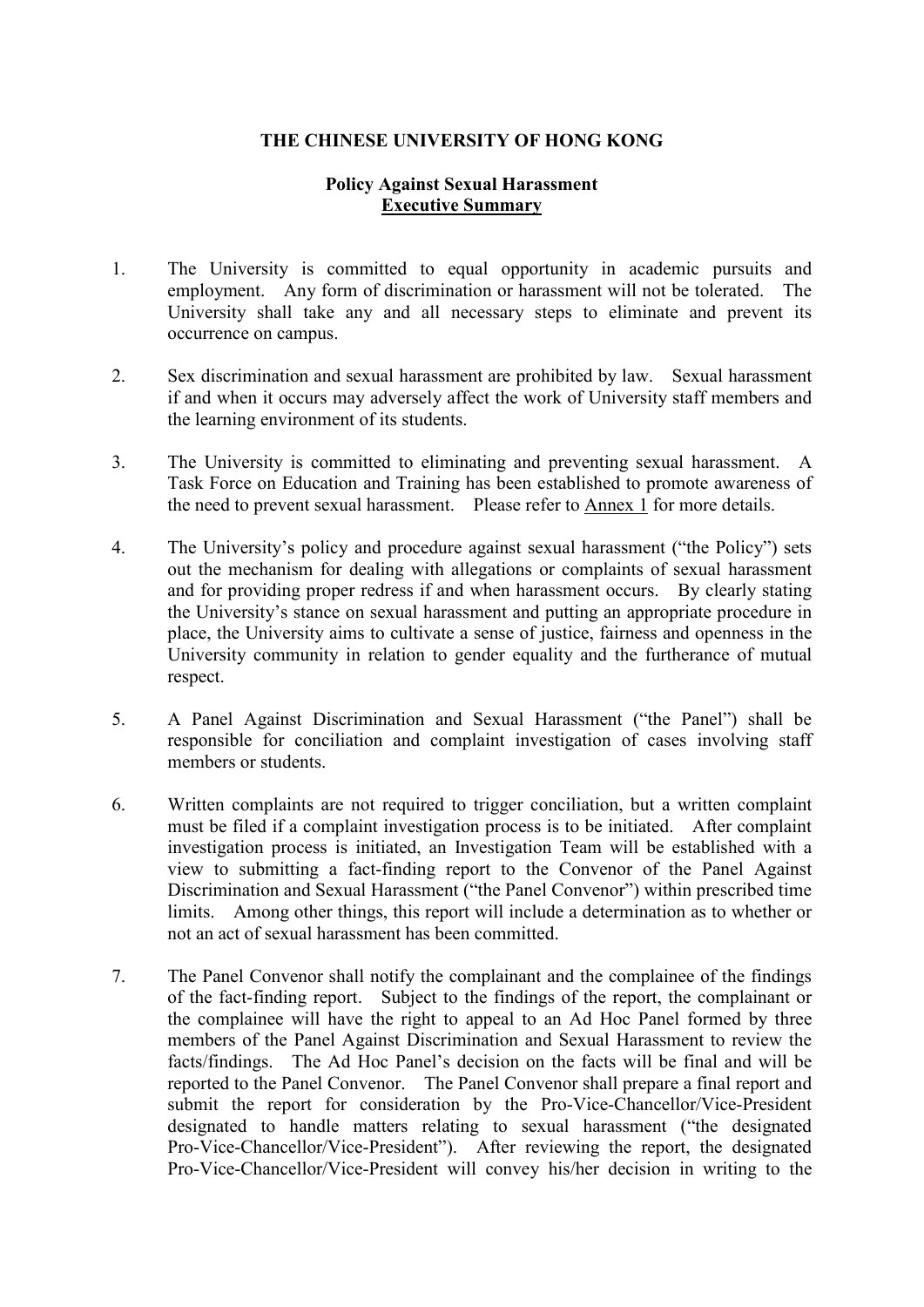complainant and the complainee. If there is a finding of sexual harassment, the complainee will have the right to appeal to the Vice-Chancellor on the designated Pro-Vice-Chancellor/Vice-President's specific decision on the case. The decision of the Vice-Chancellor will be final.

- 8. If the conduct of the relevant staff member or student warrants disciplinary action, the University reserves the right to invoke the relevant disciplinary procedures and to take appropriate disciplinary action against the staff member or student concerned.
- 9. The internal University procedures do not affect the right of the complainant to lodge a complaint directly with the Equal Opportunities Commission or the Police, or to take civil action in the District Court.
- 10. A flow chart on handling sexual harassment complaints is appended in Annex 2 for illustration.

#### 15 December 2020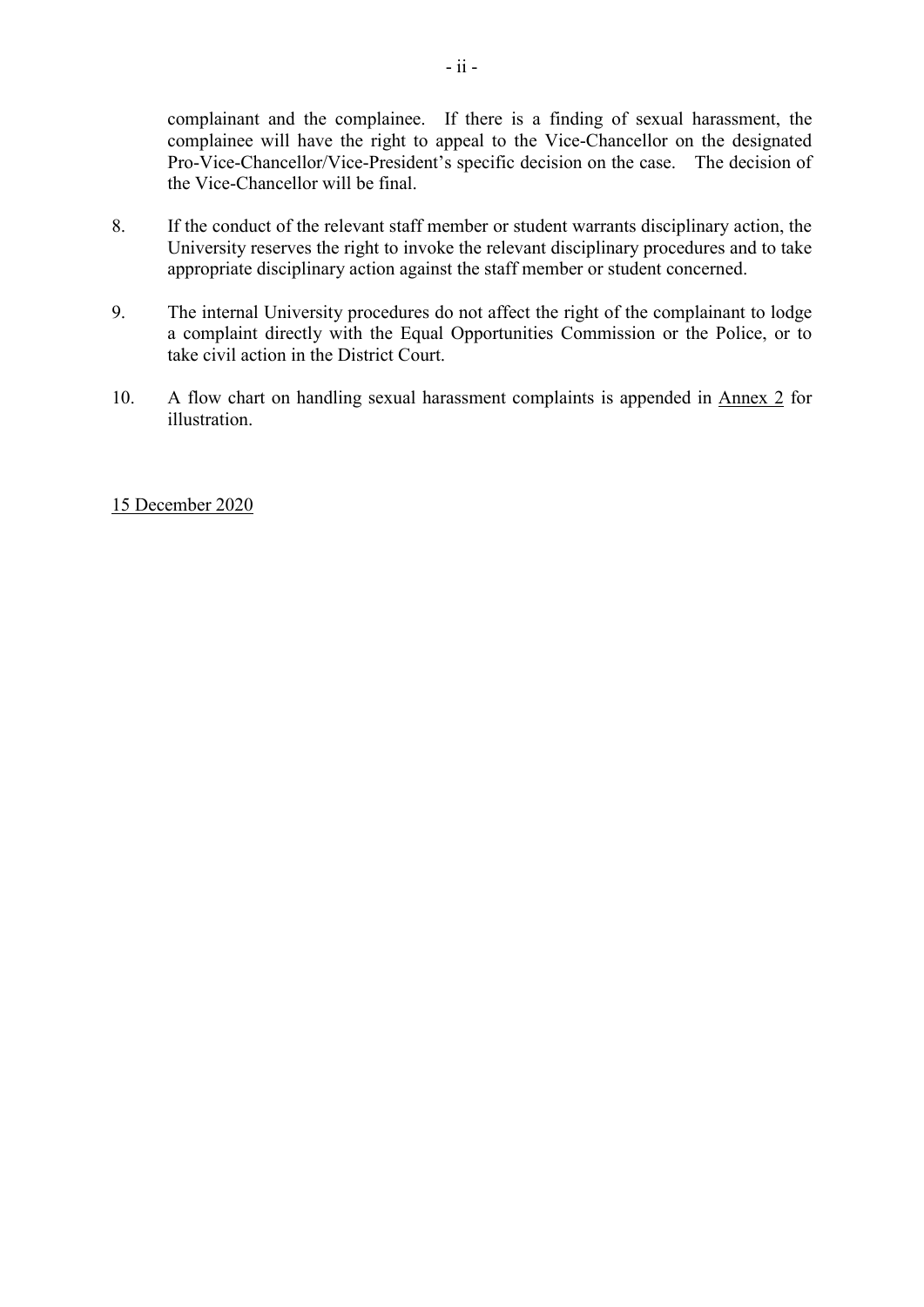### **CUHK Policy Against Sexual Harassment**

# *Preamble*

- 1. The University is committed to equal opportunity in academic pursuits and employment. Any form of discrimination or harassment will not be tolerated. The University shall take any and all necessary steps to eliminate and prevent its occurrence involving members of the University community.
- 2. Sex discrimination and sexual harassment are prohibited by law. Sexual harassment if and when it occurs may adversely affect the work of the University staff members and the learning environment of its students.
- 3. The University is committed to eliminating and preventing sexual harassment and will not condone any act of sexual harassment committed by its staff members or students. The policy and procedure below set out the mechanism for dealing with allegations or complaints of sexual harassment and for providing proper redress if and when harassment occurs. By clearly stating the University's stance on sexual harassment and putting an appropriate procedure in place, the University aims to cultivate a sense of justice, fairness and openness in the University community in relation to gender equality and the furtherance of mutual respect.

# *Legal Definition of Sexual Harassment*

4. According to Section 2(5) of the Sex Discrimination Ordinance (Cap. 480, LHK) ("the Ordinance"):

*"A person (howsoever described) sexually harasses a woman if –*

- *(a) the person –*
	- *(i) makes an unwelcome sexual advance, or an unwelcome request for sexual favours, to her; or*
	- *(ii) engages in other unwelcome conduct of a sexual nature in relation to her,*

*in circumstances in which a reasonable person, having regard to all the circumstances, would have anticipated that she would be offended, humiliated or intimidated; or*

*(b) the person, alone or together with other persons, engages in conduct of a sexual nature which creates a hostile or intimidating environment for her."*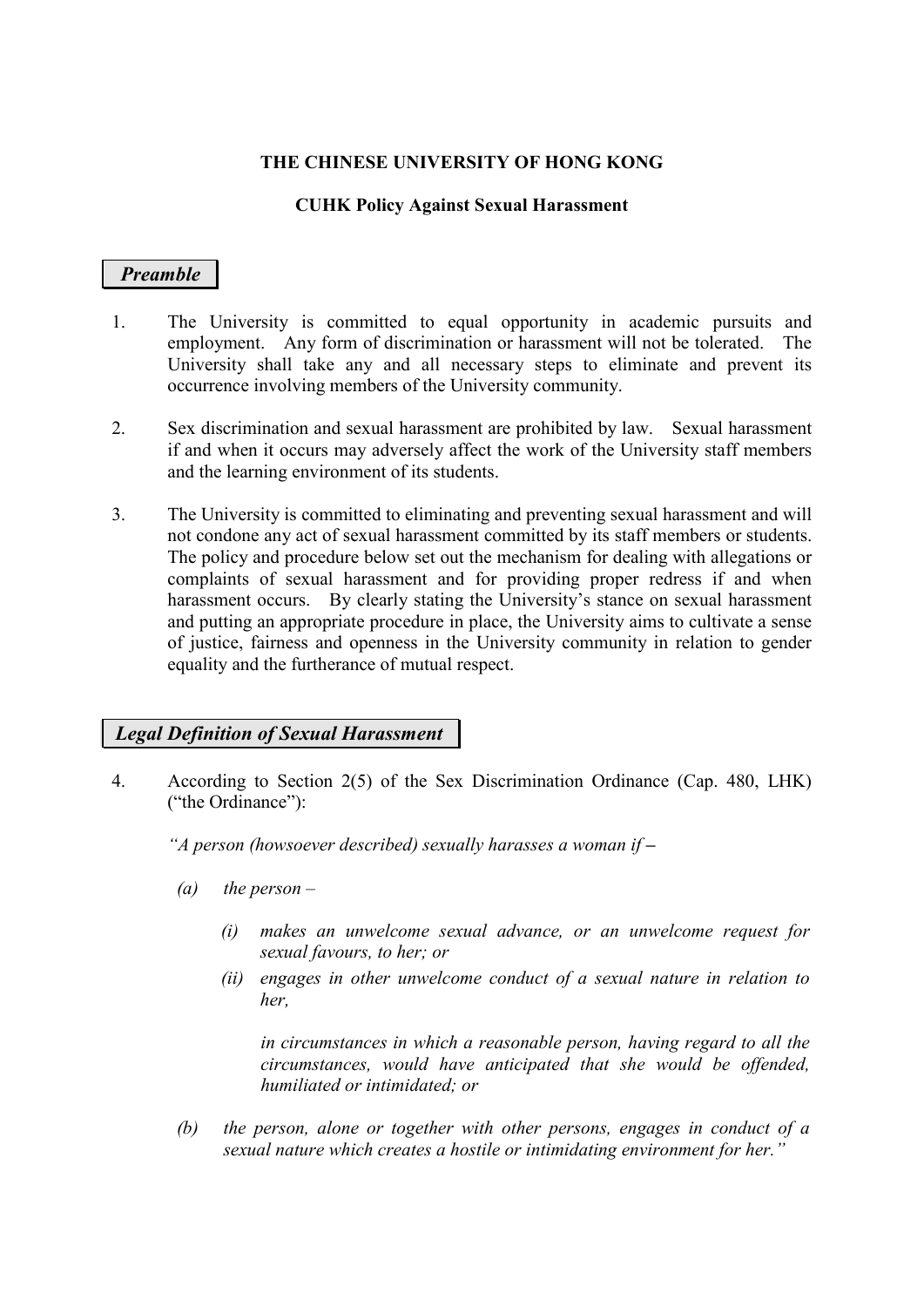- 5. It should be noted that the Ordinance covers sexual harassment of both men and women, and the above definition shall have effect regarding sexual harassment of men with such modifications as are necessary. (Section 2(8) of the Ordinance)
- 6. Section 23 of the Ordinance further provides that various forms of sexual harassment in the field of employment are unlawful. This will cover a fellow staff member, a contract worker, a commission agent or any person who is seeking to be employed by the University.
- 7. Section 39 of the Ordinance applies specifically to educational establishments. In the context of the University, it is unlawful for an employee of the University to sexually harass a person who is a student or a prospective student of the University. Additionally, it is unlawful for a student or prospective student of the University to sexually harass any fellow student or prospective student of the University; or to sexually harass any staff of the University.
- 8. The full text of the Ordinance can be obtained at the Department of Justice's website [www.legislation.gov.hk.](http://www.legislation.gov.hk/)

# *Examples of Sexual Harassment*

- 9. Sexual harassment includes unwelcome sexual advances, unwelcome requests for sexual favours and other conduct of a sexual nature including physical acts and verbal comments as a result of which a reasonable person would anticipate that the subject of attention would be offended, humiliated or intimidated. Any sex-related language, action or physical contact that is unwelcome may constitute sexual harassment. An intimidating, hostile or offensive working or learning environment will also constitute sexual harassment. Sexual harassment can be through spoken words, emails, letters, phone calls, or the like. Sexual harassment does not have to be intentional or aimed at any particular subject and may be explicit or implicit. Sexual harassment may occur between persons of the same sex or opposite sex. A single incident may be sufficient to constitute sexual harassment.
- 10. The following behaviour is illustrative of, but not limited to, what may be regarded as sexual harassment:
	- a) **Unwelcome sexual advances** e.g. persistent requests for dates, leering or lewd gestures, touching, grabbing or deliberately brushing up against another person;
	- b) **Unwelcome requests for sexual favours (Misuse of authority)**  e.g. explicit or implicit suggestions that sexual co-operation or the toleration of sexual advances may further a person's career or affect a person's academic results;
	- c) **Unwelcome verbal, non-verbal or physical conduct of a sexual nature** e.g. sexually derogatory or stereotypical remarks; questioning regarding a person's marital status or sex life; and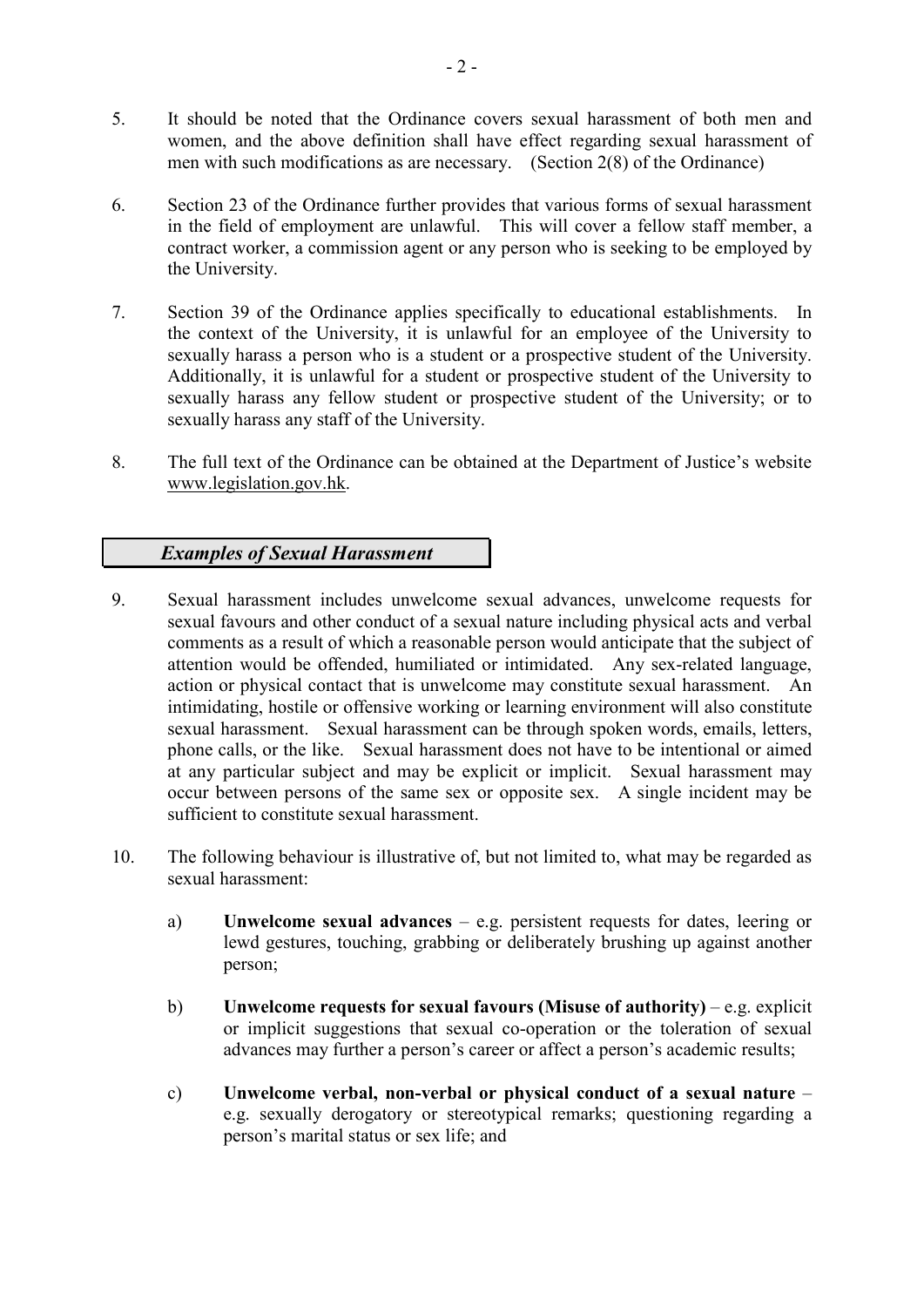d) **Conduct of a sexual nature that creates a hostile or intimidating environment** – e.g. sexual or obscene remarks around the workplace/classrooms/hostels or displaying sexist or other sexually offensive pictures or posters.

# *Publicity and Education*

11. The University is committed to eliminating and preventing sexual harassment. A Task Force on Education and Training has been established to promote awareness of the need to prevent sexual harassment. Please refer to Annex 1 for more details.

#### *Victimization*

- 12. Victimization occurs when a person treats another person ("the victimized person") less favourably than in those circumstances he or she treats or would treat other persons, and does so by reason that the victimized person or any other person ("the third person"):
	- a) has made, or intends to make, a complaint under the Policy; or
	- b) has furnished, or intends to furnish, information or documents in relation to a complaint; or
	- c) has appeared, or intends to appear as a witness in a complaint investigation process; or
	- d) has reasonably asserted his/her own or another person's rights under the Policy.

Under the above circumstances, the victimized person or the third person may file a complaint on the ground of victimization.

- 13. No staff member or student of the University shall be subject to victimization or reprisal for initiating a good faith complaint, for participating in conciliation, for providing information in the complaint investigation processes, or for participating in the formal disciplinary procedures. However, the University reserves the right to take disciplinary action against any staff member or student making a false or malicious complaint or intentionally providing false information in any complaint or conciliation process.
- 14. The procedure for handling complaints of victimization will broadly replicate the process of handling complaints of sexual harassment, except that the Panel Convenor will make the final decision.
- 15. If it can be demonstrated that an act of victimization has been committed, the University will take action according to the prevailing disciplinary procedures or other appropriate rules and regulations of the University.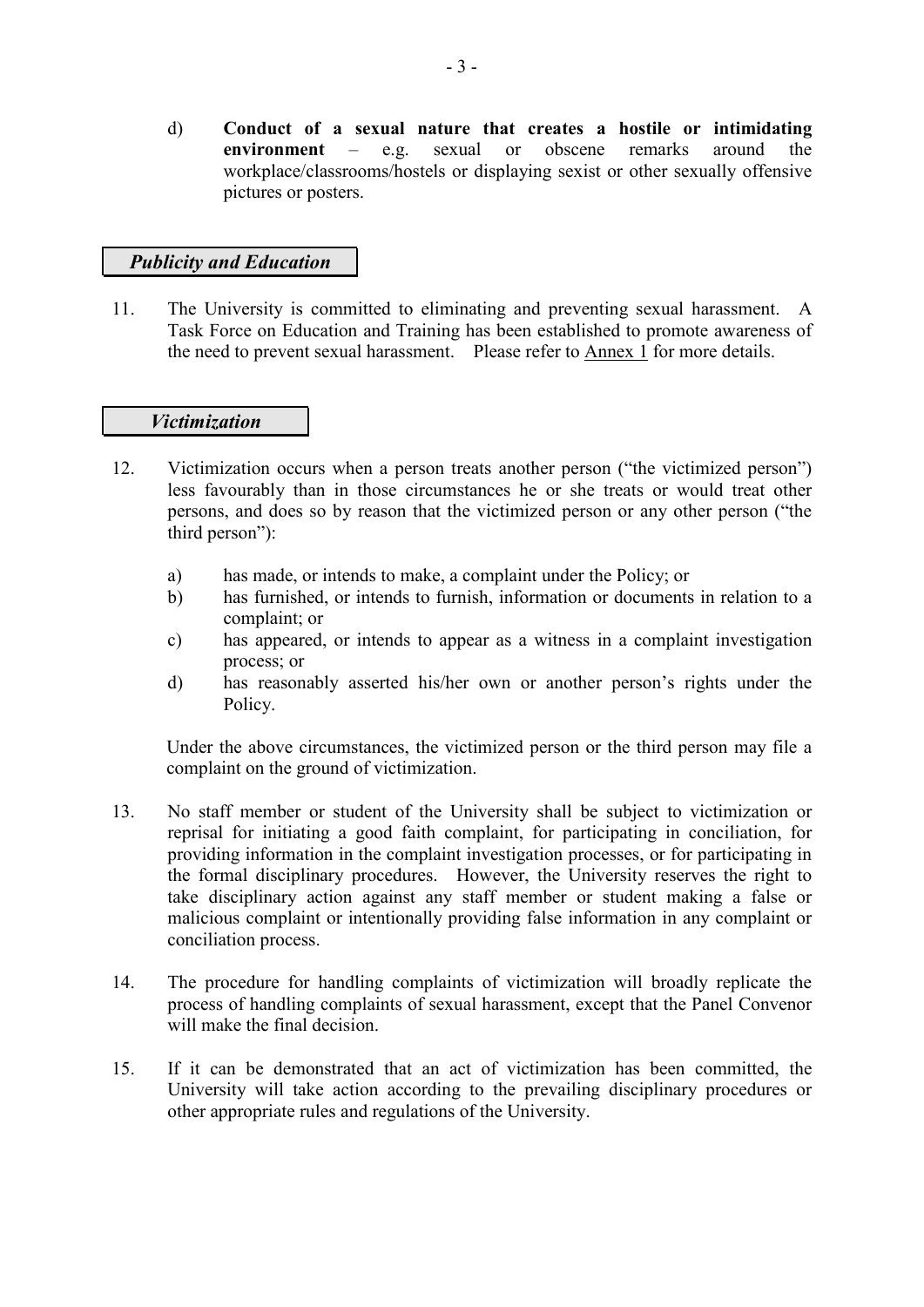# *Conciliation, Investigation and Appeal*

- 16. Any staff member or student who believes that he or she is a victim of sexual harassment should act promptly. Correcting the situation immediately is in Correcting the situation immediately is in everyone's best interests. Ignoring sexual harassment may make the situation worse because the harasser may misinterpret a lack of response as approval or condonation of the behaviour. Delay in making a complaint may also present difficulties for the University in conducting a thorough investigation and establishing the facts of the case.
- 17. Any staff member or student of the University who (a) has been sexually harassed by another staff member or student; (b) has witnessed an act of sexual harassment committed by another staff member or student of the University; or (c) has been expressly authorized by a victim to act on his/her behalf may approach the Panel Against Discrimination and Sexual Harassment. For information of the officers designated by the Panel Against Discrimination and Sexual Harassment to deal with enquiries and complaints, please visit https://cadsh[.cuhk.edu.hk/en-gb/people-who-can-help/designated-officers](http://policy-harass.cuhk.edu.hk/en-gb/people-who-can-help/designated-officers) or email to [padsh@cuhk.edu.hk](mailto:padsh@cuhk.edu.hk) or call CADSH hotline at 3943 8716.

The designated officers shall inform the staff member or student concerned of the mechanism and options for dealing with allegations or complaints of sexual harassment and may offer assistance, including counseling, to the individuals concerned in the subsequent conciliation or investigation processes.

- 18. Separately, all cases of possible sexual harassment that have been drawn to the attention of College or University officers should be referred to the Panel Against Discrimination and Sexual Harassment to ensure consistency in dealing with the matter.
- 19. Where a complaint had been made but the complainant has declined to participate in the normal procedures or a complaint is brought anonymously or brought by third parties not directly involved in the case, the University shall review the case to determine whether a further inquiry into the underlying circumstances is justified. The review shall be conducted jointly by the designated Pro-Vice-Chancellor/ Vice-President and the Panel Convenor who have full authority to determine whether to conduct a further inquiry.

In the event that a decision to proceed with an inquiry has been reached, an individual who is the subject of the complaint shall normally be notified in writing of the complaint, and be given the opportunity to respond to it.

20. Conciliation and complaint investigation processes are available to staff members or students through the Panel Against Discrimination and Sexual Harassment. A flow chart on handling sexual harassment complaints is appended in Annex 2. The Panel Against Discrimination and Sexual Harassment shall have the responsibilities as detailed in Annex 3 and shall report to the Committee Against Discrimination and Sexual Harassment. For each allegation/complaint, a team of at least two panelists will be appointed by the Panel Convenor to conduct conciliation or investigation.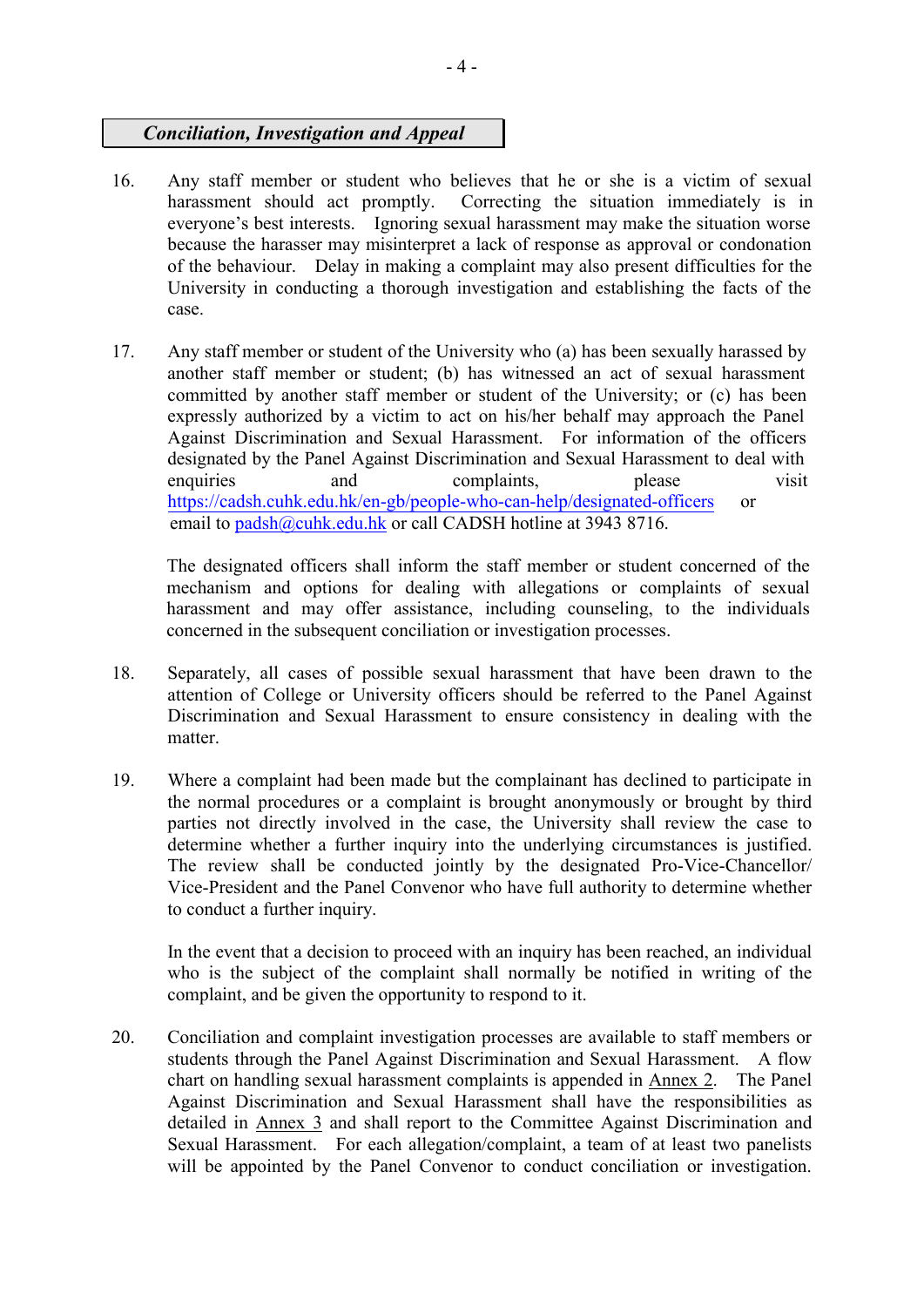The primary purpose of the conciliation and complaint investigation processes is to deal with the complaint fairly and expeditiously.

- 21. When a request for separation is made on reasonable grounds, whether during the process of conciliation or investigation or as part of the resolution of the complaint with a view to protecting any staff member(s) or student(s) of the University, the designated Pro-Vice-Chancellor/Vice-President may request departments/units concerned to give sympathetic consideration and explore all reasonably practicable arrangements to accommodate the request.
- 22. For an allegation that potentially discloses the commission of a criminal offence, the University has the right to report the case to the police for handling. In the event that a sexual harassment complaint is under criminal investigation by a law enforcement agency or is the subject of criminal or civil proceedings in court, the University may suspend its conciliation or investigation process. The Panel may resume the conciliation or investigation process if the criminal investigation is abandoned, not proceeded with, discontinued or completed or following the dropping or completion of criminal or civil proceedings.

### **Conciliation**

23. The Panel Against Discrimination and Sexual Harassment will offer to facilitate conciliation of the dispute at the request of the complainant or the complainee. Under normal circumstances, attempts at conciliation do not require the filing of a written complaint.

Conciliation is a voluntary process, and will be conducted by the Panel only where both the complainant and the complainee agree to conciliation. No legal rights or remedies are forfeited by entering into conciliation. If the conciliation fails to reach a settlement, the complainant can continue to enforce his/her rights.

If a settlement has been reached during the conciliation, the parties may enter into a legally binding agreement to record the terms of the settlement.

- 24. The Panel Convenor shall appoint two panelists of different gender to conduct any conciliation. The Secretary of the Committee Against Discrimination and Sexual Harassment shall act as Secretary of the conciliation team.
- 25. The maximum time for the conduct of conciliation is 40 working days from the receipt of a complaint. The time limit for conciliation may be extended by the Panel Convenor on reasonable grounds and with the agreement of both parties. If the dispute is not resolved by conciliation within this period or either party decides to stop the conciliation, the complainant may pursue the case through formal investigation. In such a case, a written complaint should be filed with the Panel Against Discrimination and Sexual Harassment.
- 26. The complainant may elect to bypass conciliation and proceed directly with the filing of a written complaint.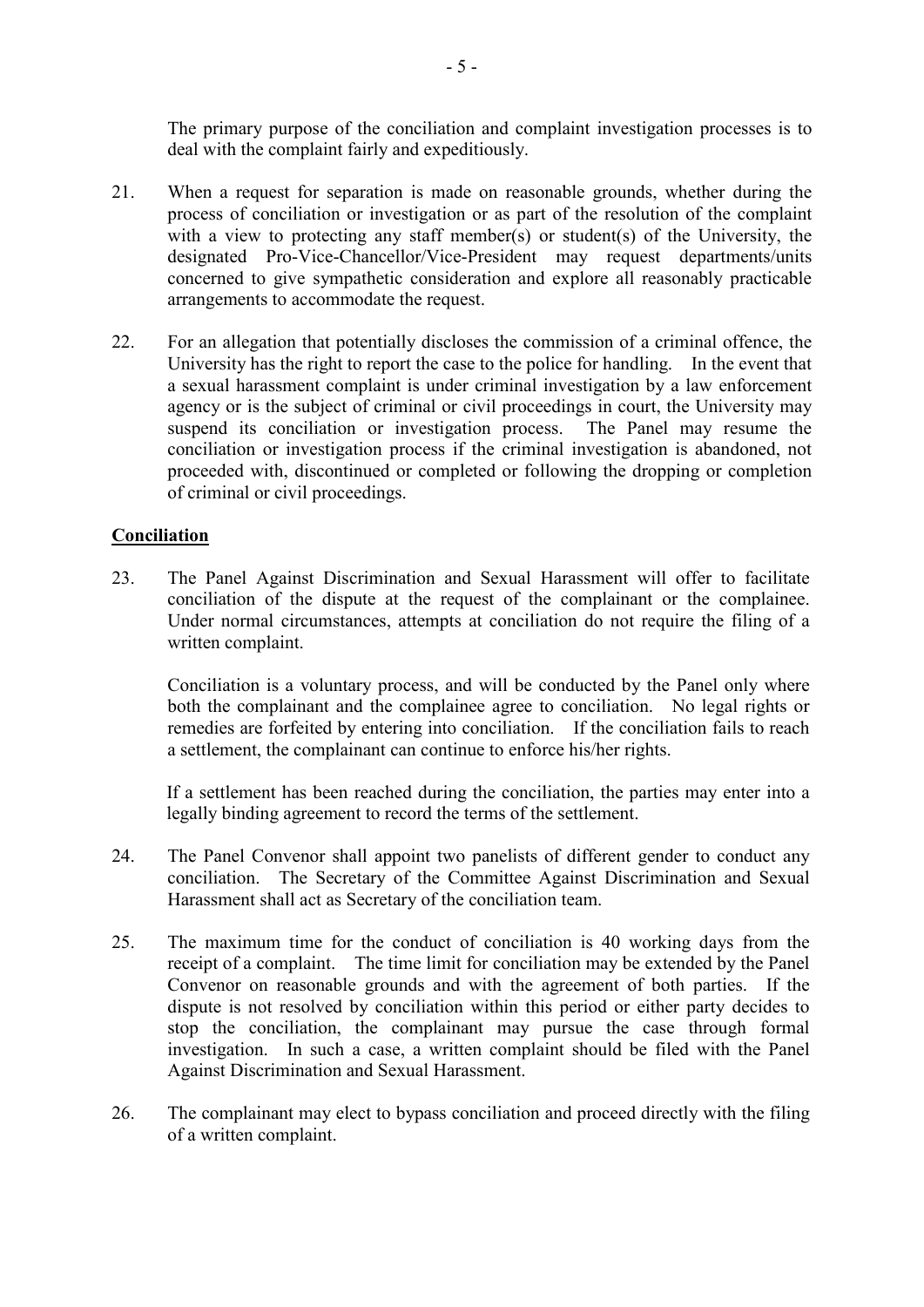### **Complaint Investigation and Appeal Procedure**

### 27. Investigation

a) If the complainant[\\*](#page-7-0) wishes the University to initiate an investigation into an act of sexual harassment, he/she should file a written complaint with the Panel Against Discrimination and Sexual Harassment.

The officer designated by the Panel Against Discrimination and Sexual Harassment may help to record an oral complaint which has to be signed and confirmed by the complainant.

- b) Upon receipt of a written complaint, the Panel Against Discrimination and Sexual Harassment will conduct a full and impartial investigation. At least two panelists of different gender shall be appointed on a roster basis by the Panel Convenor to investigate a complaint (the "Investigation Team"). Under special circumstances as deemed necessary by the Panel Convenor, a non-staff Council member, an external member or a student representative may be invited to join the Investigation Team to assist the process and secure the confidence of the parties. In cases which both parties are students, the Investigation Team shall include a student representative wherever possible.
- c) In the course of the investigation:
	- i) The complainee will be given a copy of the complaint by the Investigation Team and will be provided with an opportunity to respond to the allegation.
	- ii) The complainant, complainee, witnesses and any other parties concerned will be interviewed individually, separately and in private by the Investigation Team. Neither the parties nor witnesses will be subject to questioning except by members of the Investigation Team.
	- iii) Subject to the approval of the Investigation Team, any individual attending an interview may ask to be allowed to be accompanied by one person other than a legal representative. A witness in the case is not a suitable accompanying person. Such a request must be submitted in writing in advance and set out the reasons for requesting an accompanying person together with the name and occupation of the individual proposed for the Investigation Team's consideration. The Investigation Team's decision on such a request shall be final. If the request is granted, the accompanying person will not be entitled to address the Investigation Team.
	- iv) Documents and/or any evidence may be produced and reviewed.

<span id="page-7-0"></span> **<sup>\*</sup>** The Panel Against Discrimination and Sexual Harassment may conduct an investigation in respect of a complaint filed by a person who alleges that he/she was sexually harassed when he/she was seeking to be employed by the University or to be a student of the University.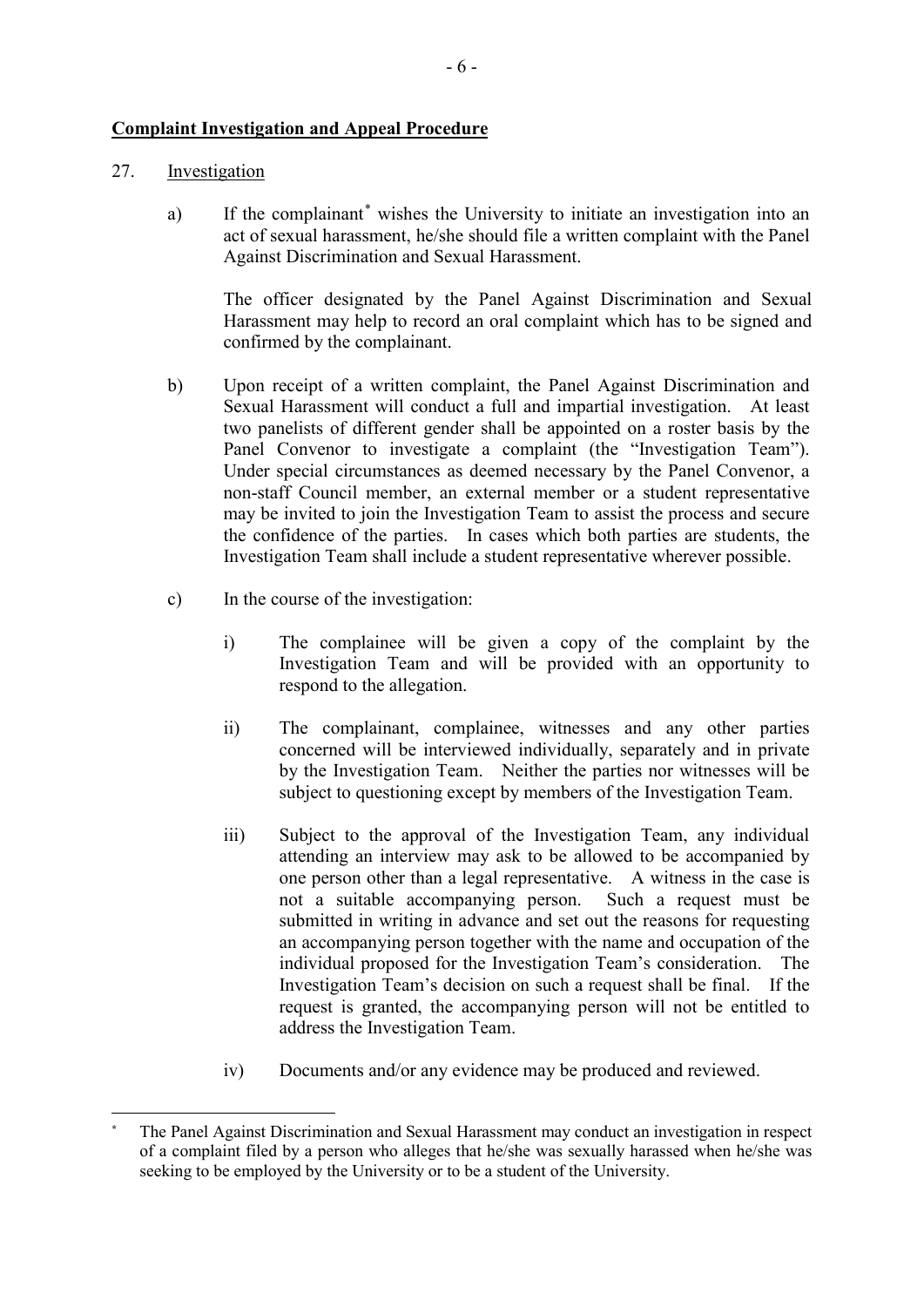v) A contemporaneous record will be kept of all oral evidence given to the Investigation Team.

#### 28. Fact-Finding Report

The Investigation Team will submit a written fact-finding report to the Panel Convenor. The fact-finding report shall consist of the following:

- a) A statement of the issues under review.<br>b) The allegation(s) made by the complains
- The allegation(s) made by the complainant.
- c) The evidence adduced in support of the allegation(s).
- d) The response of the person of whom complaint is made to the allegation(s).
- e) The evidence adduced in rebuttal of the allegation(s).
- f) The finding of facts following the investigation.
- g) A determination as to whether the complaint(s) is established.

#### 29. Follow-up and Appeal Procedures

- a) The Panel Convenor shall review the fact-finding report and notify the complainant and the complainee in writing of the fact-finding report.
- b) If the finding of the Investigation Team is that the allegation of sexual harassment is established, then the complainee will have the right to submit an appeal to the Panel Convenor. If the finding of the Investigation Team is that the allegation of sexual harassment is not established, then the complainant will have the right to submit an appeal to the Panel Convenor.
- c) Upon receipt of an appeal, the Panel Convenor will establish an Ad Hoc Panel (consisting of three members of the Panel Against Discrimination and Sexual Harassment who have not had any prior involvement in the case). The Ad Hoc Panel shall review the fact-finding report, taking into account the written appeal stated in the complainant or complainee's written submission ("Grounds of Appeal"). The Ad Hoc Panel may meet the complainant or the complainee and hear his or her submission. If it is necessary, the Ad Hoc Panel may also meet the relevant witnesses.
- d) The Ad Hoc Panel may uphold, vary or overturn the finding of the Investigation Team. The Ad Hoc Panel's decision on the facts will be final, and will be reported to the Panel Convenor.
- e) If there is a finding of "sexual harassment not established" by the Investigation Team (and no appeal is submitted) or by the Ad Hoc Panel on appeal, the Panel Convenor shall report the matter to the designated Pro-Vice-Chancellor/Vice-President and submit a final report to the designated Pro-Vice-Chancellor/Vice-President for consideration.
- f) If there is a finding of "sexual harassment established" by the Investigation Team (and no appeal is submitted) or by the Ad Hoc Panel on appeal, the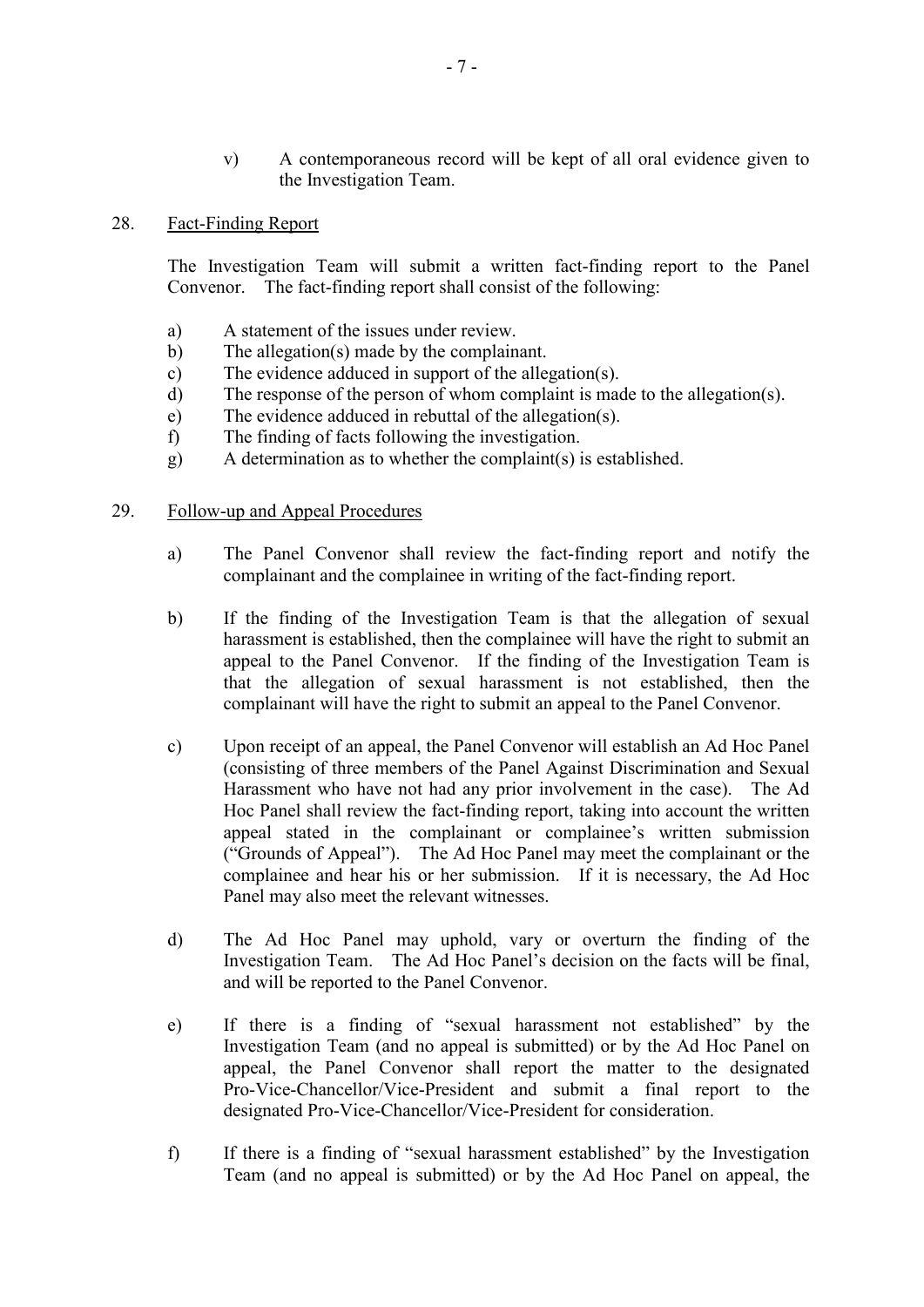Panel Convenor shall make recommendations to the designated Pro-Vice-Chancellor/Vice-President on disposal of the case, e.g. whether or not the University should pursue formal action against the complainee, and submit a final report to the designated Pro-Vice-Chancellor/Vice-President for consideration.

- g) Upon receipt of the Panel Convenor's final report, the designated Pro-Vice-Chancellor/Vice-President shall decide to accept, vary or reject the recommendations in the final report and shall decide what actions, if any, should be taken. The decision of the designated Pro-Vice-Chancellor/ Vice-President will be conveyed in writing to the complainant and the complainee.
- h) The complainee may submit a written appeal to the Vice-Chancellor on the designated Pro-Vice-Chancellor/Vice-President's specific decision on the disposal of the case, but may not appeal to the Vice-Chancellor against the decision on the facts made by the Ad Hoc Panel.
- i) The decision of the Vice-Chancellor is final and will be conveyed in writing to the complainant and the complainee.

#### 30. Decision on Procedural Matters

The Investigation Team and the Ad Hoc Panel are not strictly bound by the above procedures and requirements. After consulting the Panel Convenor on the relevant procedural matters and the proposed changes, the Investigation Team or the Ad Hoc Panel may, at any stage of the investigation and appeal, dispense with or vary the procedures or requirements to suit specific circumstances where needed.

# **Time Limits**

- 31. The filing of a written complaint should normally be made within (i) 6 months from the time the complainant knew or should have known of an act(s) of sexual harassment or action taken as a result of alleged sexual harassment or (ii) thirty (30) working days after conciliation has been completed, whichever is later.
- 32. Unless an extension of time is granted by the Panel Convenor, the total time period for the investigation, from the filing of a written complaint to submission of the fact-finding report to the Panel Convenor, will not exceed eighty (80) working days.
- 33. The Panel Convenor shall convey to the complainant and the complainee the findings of the fact-finding report within fifteen (15) working days after receipt of the fact-finding report.
- 34. The complainant or the complainee shall submit their written appeal to the Panel Convenor within fifteen (15) working days after being notified of the findings of the fact-finding report.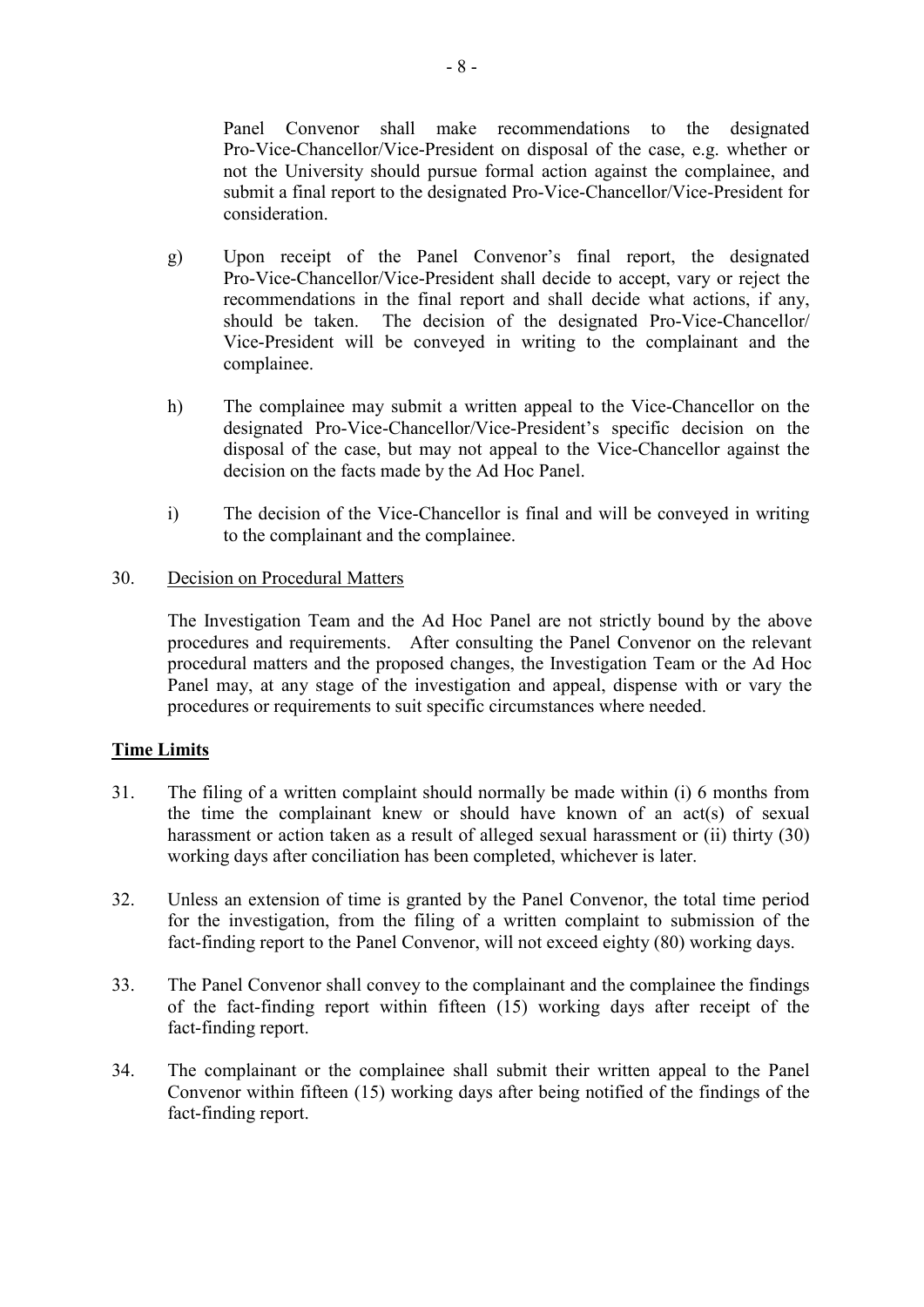- 35. Upon receipt of an appeal, the Panel Convenor will establish an Ad Hoc Panel which shall report its decision to the Panel Convenor within thirty (30) working days after receipt of the Grounds of Appeal from the complainant or the complainee.
- 36. The Panel Convenor shall submit a final report to the designated Pro-Vice-Chancellor/Vice-President within fifteen (15) working days after receipt of the decision of the Ad Hoc Panel. If no Grounds of Appeal are received, the Panel Convenor shall review the fact-finding report and submit a final report to the designated Pro-Vice-Chancellor/Vice-President within fifteen (15) working days.
- 37. The designated Pro-Vice-Chancellor/Vice-President shall convey his/her decision in writing to the complainant and the complainee within fifteen (15) working days upon receipt of the final report.
- 38. If there is a finding of sexual harassment, the complainee may submit a written appeal to the Vice-Chancellor on the designated Pro-Vice-Chancellor/Vice-President's specific decision within fifteen (15) working days upon being notified of the disposal of the case. The decision of the Vice-Chancellor will be made as soon as practicable following receipt of the appeal from the complainee.
- 39. The time limits set forth herein may be extended by the Panel Convenor on reasonable grounds. The Panel Convenor may consider a complaint which is out of time if he/she considers that it is fair to do so.

### **Confidentiality**

- 40. In the conciliation, complaint investigation and appeal processes, every reasonable effort shall be made to ensure confidentiality and to protect the privacy of all parties in accordance with existing University policies and applicable laws.
- 41. In the conciliation, complaint investigation and appeal processes, files pertaining to a case shall be kept confidential. However, if there is a criminal investigation or criminal proceedings in court, the University may need to provide necessary information contained in the files. The University may also need to disclose some information to third parties (e.g. in reporting a crime) when there is clearly a risk that the harassing behaviour has created or will create significant harm to the complainant or other persons and where the University needs to intervene because of its own potential liability for failing to do so.

Records may be made available to University officials in accordance with and to the extent required by University rules, regulations or policy or by law.

#### **Conflict of Interest**

42. Any person who has an actual or potential conflict of interest in the complaint shall declare his/her interest and shall not take part as a conciliator or as a member of the Investigation Team, Panel Convenor or in any other capacity as a decision-maker.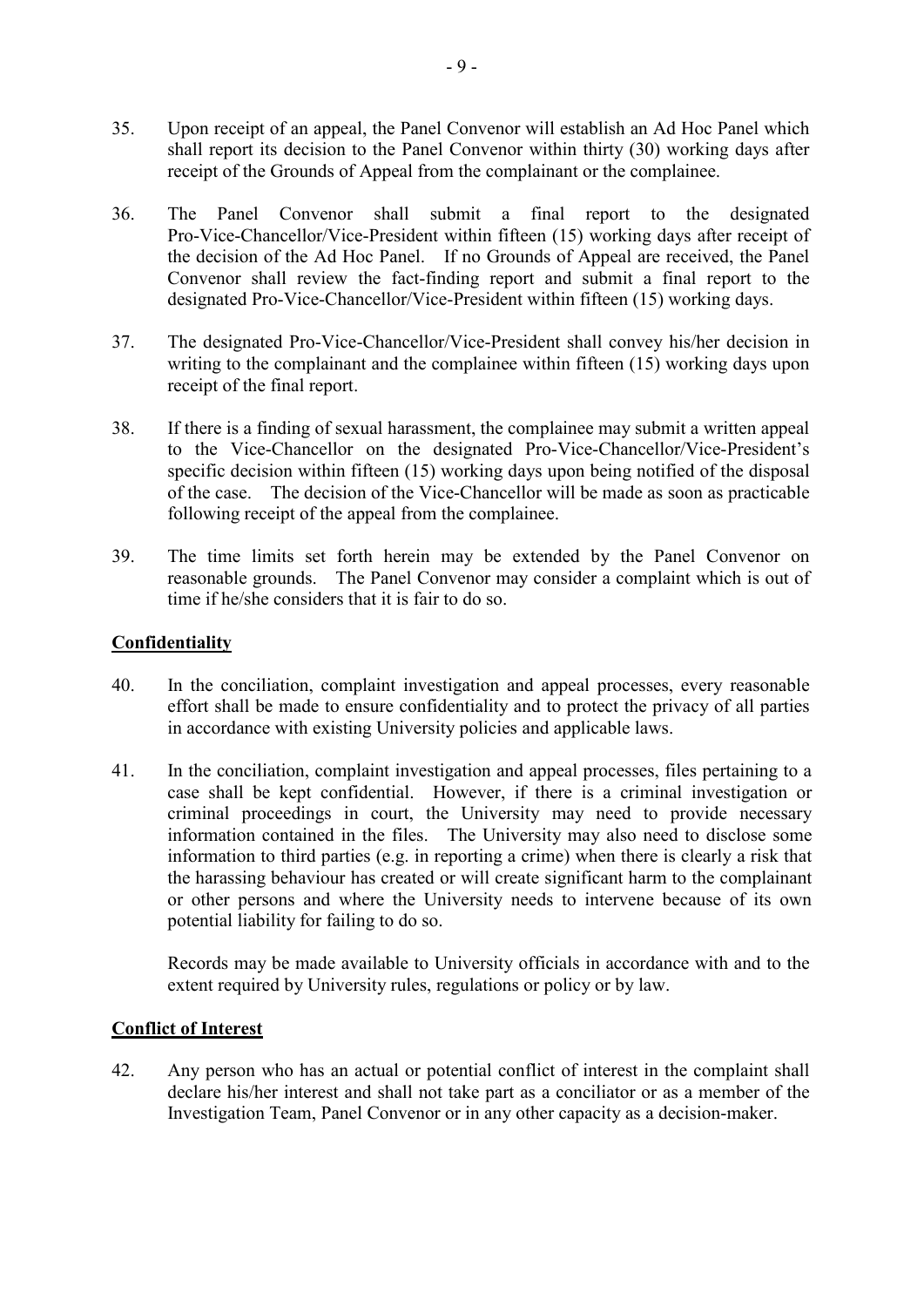# *Formal Disciplinary Procedures*

43. If it is determined that an act of sexual harassment has been committed and the conduct of a staff member or student of the University warrants possible disciplinary action, the University is entitled to invoke the relevant disciplinary procedures and take appropriate disciplinary action against the staff member or student concerned. If the University considers that it is appropriate to do so, it may on its own initiative or upon the complainant's written request bypass the conciliation or investigation processes and proceed with disciplinary procedures directly.

# *Right to Lodge a Complaint with EOC and to Take Court Action*

- 44. The internal University procedures do not affect the right to lodge a complaint directly with the Equal Opportunities Commission (EOC) or to take civil action in the District Court of Hong Kong or to make a complaint to the police or other investigating agency.
- 45. Under the Ordinance, the EOC may decide not to take up an investigation into an act of alleged sexual harassment if the complaint is not lodged within 12 months of the alleged incident. If a complainant decides to take court action in respect of a claim of sexual harassment, he/she normally has to commence the legal proceedings within 24 months of the incident.
- 46. If a complainant wishes to make a claim in court, it is advised that this is done within the prescribed time limit. If the complainant wishes to report the incident to the Police and needs advice and assistance on the procedure, the Panel Convenor may offer help.

# *Policy Review*

47. The content of this policy and procedure is subject to periodic review and amendment.

(Approved by the Administrative and Planning Committee at its meeting on 15 December 2020.)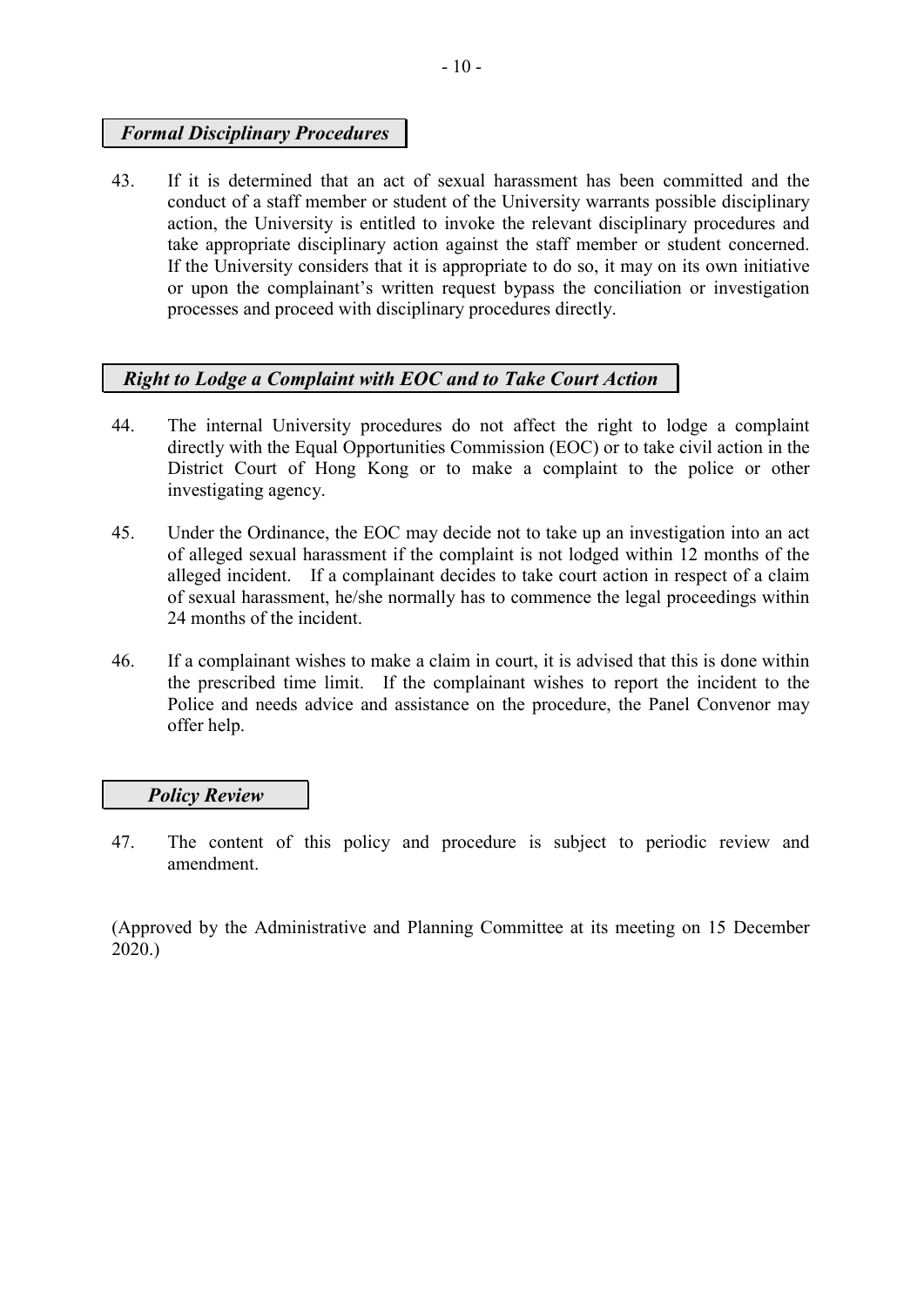### **Publicity and Education**

#### **1. Importance of Awareness, Promotion, and Education**

- a) The University's policy statement on sexual harassment, related investigation procedures and guidelines for staff and for students, should be promulgated to all members of the University community in the form of circulars and notices as soon as they become available. In introducing the Policy Against Sexual Harassment, it is important to:
	- i) explain the reason and the need for introducing the policy;
	- ii) clearly define the University's policy;
	- iii) seek the support of all staff and students to observe and comply with the policy; and
	- iv) provide necessary training where required for the proper administration and observance of the policy.
- b) A Task Force on Education and Training has been established under the Committee Against Discrimination and Sexual Harassment to promote awareness of the issue. The objective is to ensure that the Policy is properly received and correctly interpreted. It will be a valuable learning experience for both the University and its population. The right messages must therefore be suitably conveyed, awareness promoted, and the University community appropriately educated.

#### **2. Targets**

The publicity and education programme should be organised for all staff and students. They include people at different levels with various functional responsibilities and duties – Deans, Department Chairs and Unit Heads in the Administration, full and part-time teaching and non-teaching staff, undergraduates as well as postgraduates and the rest of the campus community.

Staff including those listed below, who have leadership/management roles and may be the first point of contact for staff/students on sexual harassment matters, should undertake relevant training in particular the policy and procedures:

- The Vice-Chancellor
- The Provost
- Pro-Vice-Chancellors/Vice-Presidents
- Associate Vice-Presidents
- The University Secretary
- The Registrar
- Deans of Faculty and of the Graduate School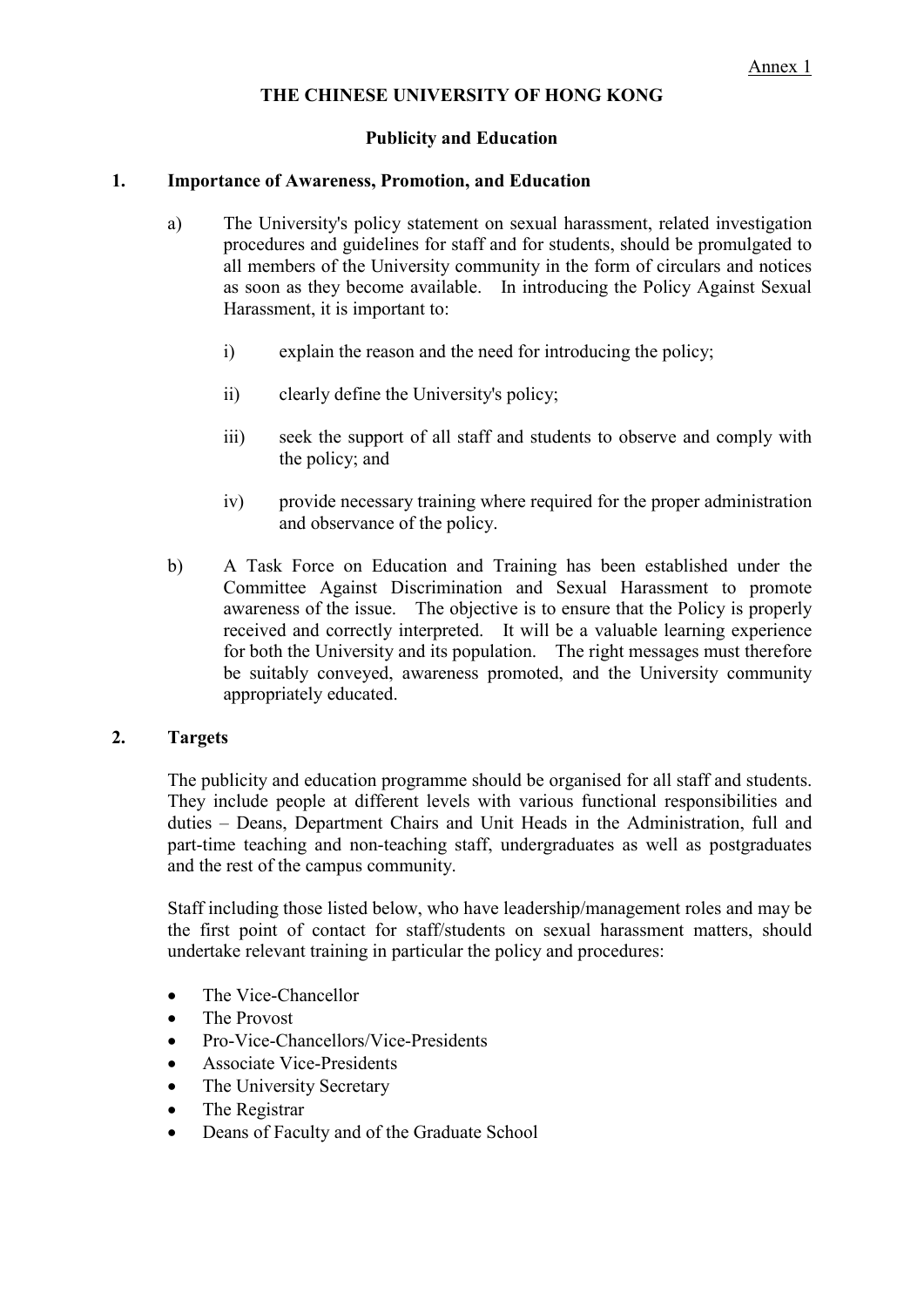- Department Chairs
- Faculty and College Secretaries
- Heads of Administrative Units
- College Heads and Masters
- University and College Deans of Students
- All members of the Committee Against Discrimination and Sexual Harassment
- All members of the Panel Against Discrimination and Sexual Harassment
- All members of the Task Force on Education and Training

### **3. How the Policy Should be Publicized and Awareness Training Provided**

- a) The policy, procedures, general information as well as sources of further information should be disseminated through campus computerized network to all LAN users and published in the CUHK Newsletter, College newsletters, the Campus Community Newspaper, and student publications such as CU Student.
- b) Policies, procedures and guidelines for the reporting, receiving and filing of complaints should be included in the Staff Handbooks and Student Handbook.
- c) To implement the policy, procedure and guidelines and to increase awareness of sexual harassment problems, educational seminars and programmes should be arranged for various target groups:
	- i) Seminars for Department/Unit Heads, administrators and other selected personnel who may help to promote the policy and serve as resource persons and as advisors of their respective units.
	- ii) Talks may be arranged for staff members through CUTA, staff unions, etc. to heighten their sensitivity to the issue and their awareness of their role in discouraging harassing behaviour.
	- iii) Programmes for similar purposes may be arranged for students by the Office of Student Affairs and the Colleges' Dean of Students' Offices.
	- iv) The Colleges may also support the Policy by including talks on the subject during their weekly/monthly assemblies.
- d) A session in the training programmes for new staff members (e.g. Orientation Programme for new teaching staff, Induction Programme for newly recruited clerical and administrative staff) and orientation programmes for students may be used for discussion of the topic and dissemination of information to the new comers.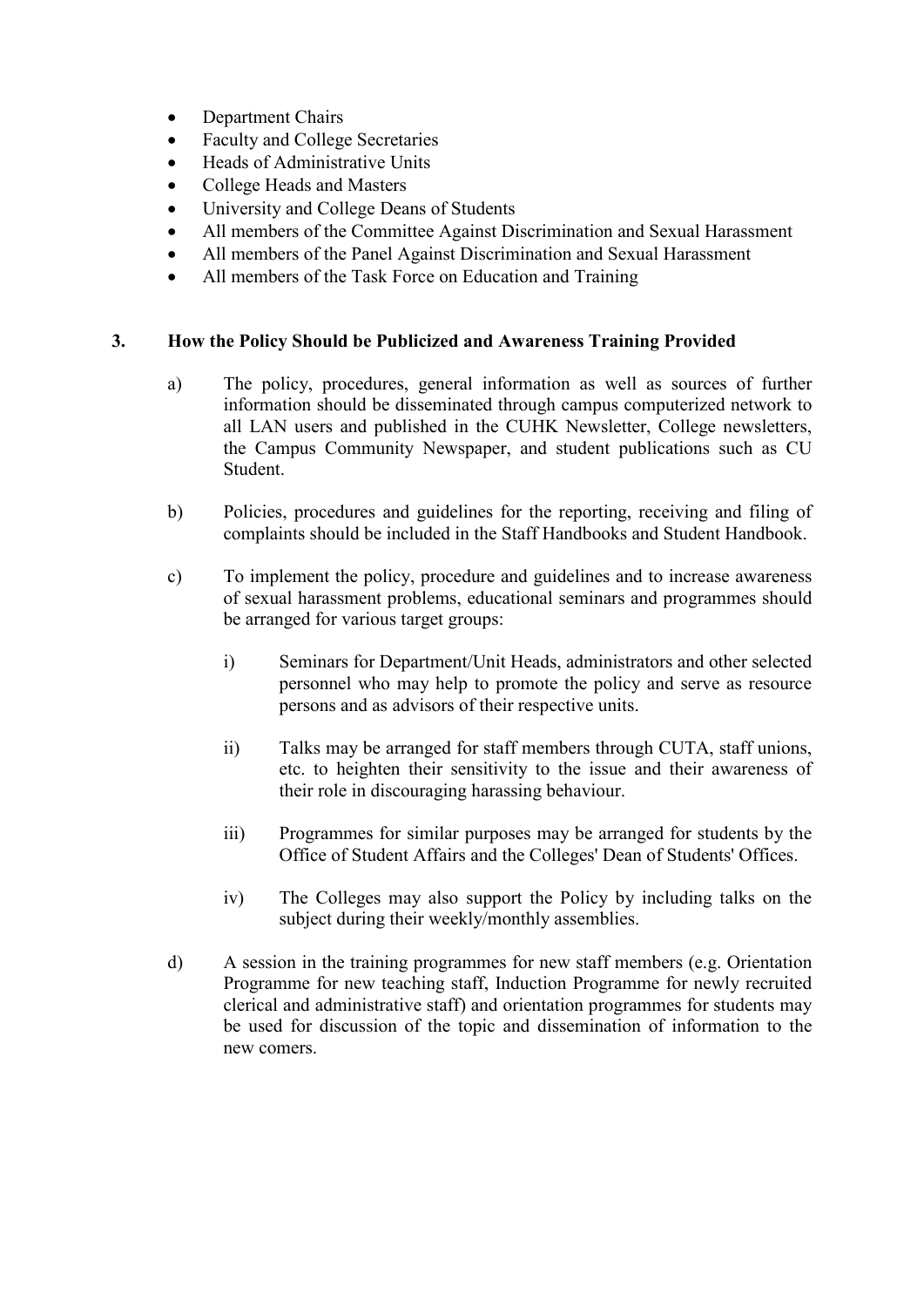### **4. Promotional Literature and Educational Tools**

Publicity materials including pamphlets, information leaflets, posters and case profiles could be printed and distributed to departments and units for posting or circulation. Some of these materials could be used for training programmes as well as for distribution to new appointees. Actual cases (with identities hidden), research findings, books, videos/films, and description of hypothetical situations may be used as training materials. A question-and-answer leaflet to distinguish between what is sexual harassment and what is not will help to avoid misinterpretation of the policy and will provide better impact.

# **5. Maintenance of the Policy**

Promotional and educational activities should be conducted as an on-going exercise to introduce and reinforce the policy. Such activities could be timed to provide the most effective impact, e.g. in September and January each year (beginning of teaching term) when there are incomers. During the year, such activities are also needed for reinforcement.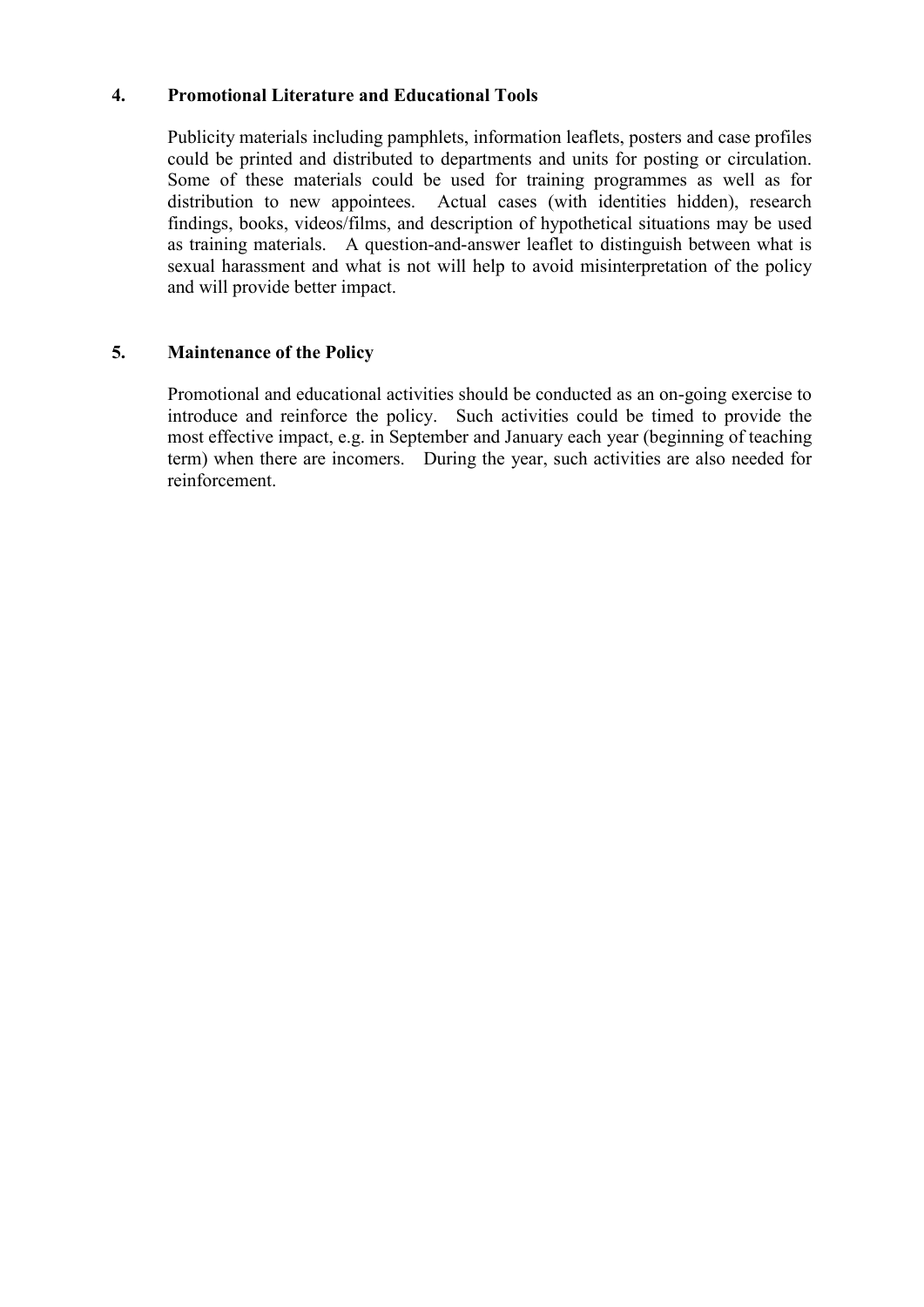

**Flow Chart on Handling Sexual Harassment Complaints**

\* *Under special circumstances as deemed necessary by the Convenor of the Panel Against Discrimination and Sexual Harassment, a non-staff Council member/an external member/a student representative will join the investigation team to ensure that justice is upheld and seen to be upheld in the process of investigation.*